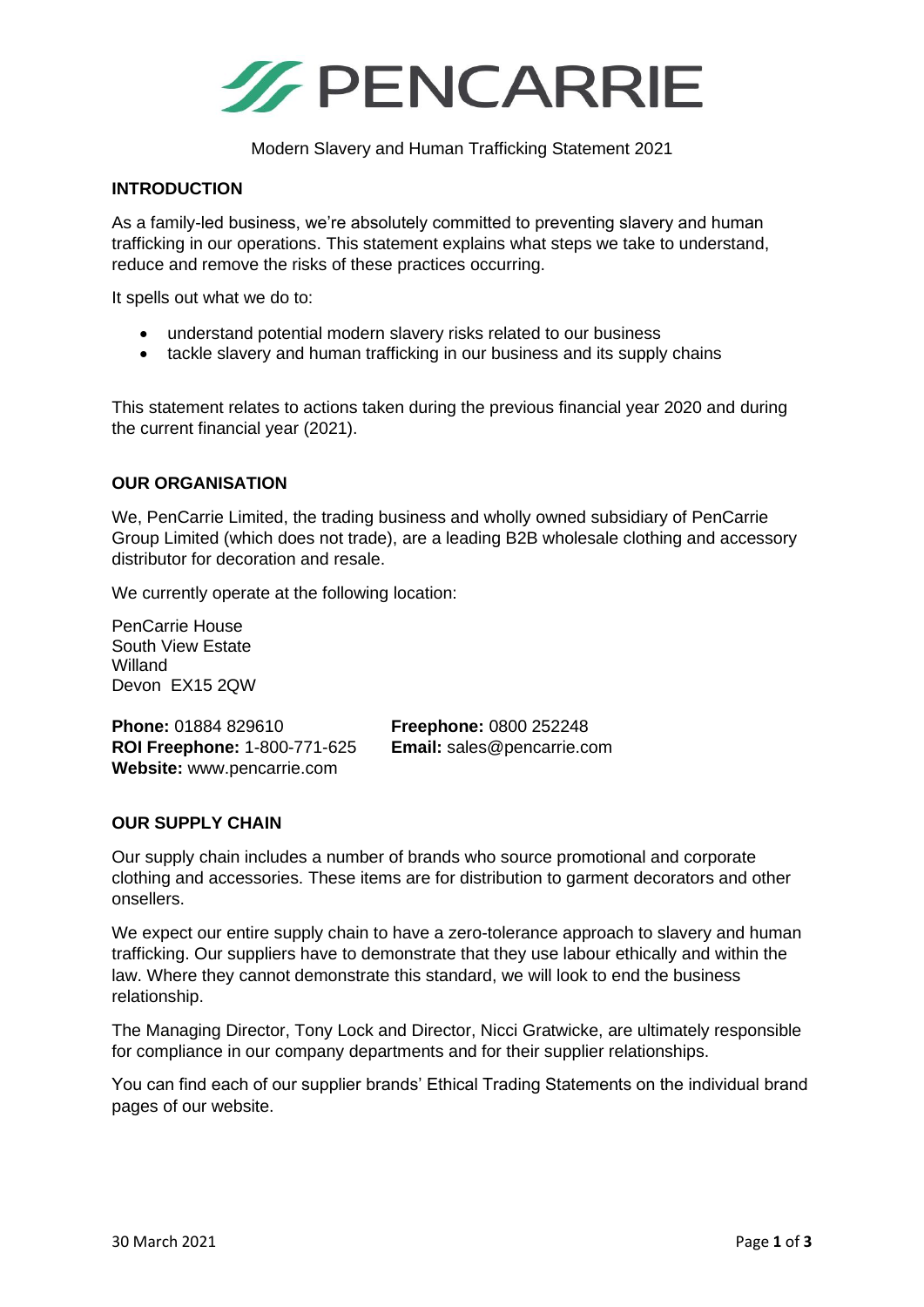

### **OUR POLICIES & PROCEDURES**

We have the following policies and procedures in place to identify modern slavery risks and prevent slavery and human trafficking in our operations:

- **Whistleblowing policy**: we encourage all of our workers, customers and other business partners to report any concerns they have about our activities and supply chains. This includes anything that may increase the risk of slavery or human trafficking. Our Whistleblowing Policy is designed to make it easy for individuals to make disclosures without fear of reprisal.
- **Business ethics**: We aim to uphold the highest standards of employee conduct and ethical behaviour. We also require our suppliers to do the same in managing their own employees and supply chains.
- **Recruitment and use of agency staff**: We only use specified, reputable employment agencies to source labour. We always verify the practices of any new agency we use before accepting workers from them. We ensure that all potential employees have the legal right to work in the UK and that we adhere to all relevant employment legislation.

#### **OUR DUE DILIGENCE**

We have the following due diligence processes in place to help make sure we are tackling slavery and human trafficking risks in our business and supply chains:

- We always make written enquiries when considering new suppliers. We also regularly review our existing suppliers' policies on modern slavery and other areas of their operations.
- We place particular reliance on the certifications and trade bodies such as SEDEX, WRAP and Fairwear Foundation of which the brands we represent are members. They are responsible for auditing the brands' supply chains.
- Each of our brands supplies us with an official Ethical Trading Statement, which can be found on the individual brand pages on our website.
- Where possible, we build long-standing relationships with our suppliers, and we make clear our expectations of business behaviour.
- We have systems in place to encourage people to report any concerns and to protect whistle-blowers.
- We expect each supplier in the supply chain to, at least, adopt 'one-up' due diligence on the next link in the chain. Unfortunately, it's not practical for us (and every other participant in the chain) to have a direct relationship with all links in the supply chain.
- We conduct reviews with direct suppliers to understand the level of communication and personal contact with the next link in the supply chain. We assess their understanding of, and compliance with, our expectations of business behaviour.
- We regularly review recruitment and payroll systems to ensure our recruitment and employment practices remain legally compliant.